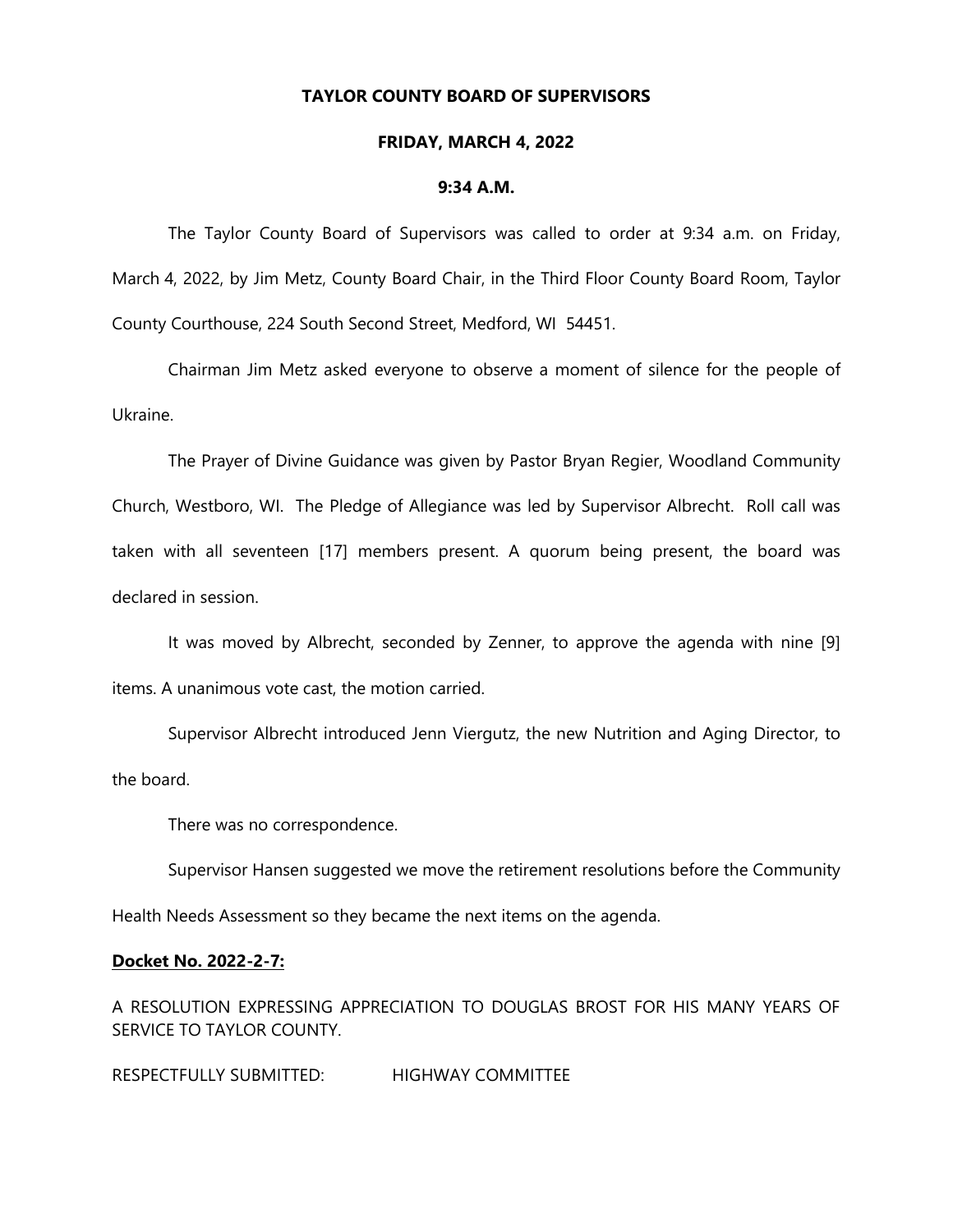It was moved by Mildbrand, seconded by Gebauer, to adopt the resolution as submitted.

A unanimous vote cast, the motion carried. The item was declared adopted and became

#### RESOLUTION NO. 77.

Chairman Metz presented a retirement plaque to Doug.

### **Docket No. 2022-2-8:**

A RESOLUTION EXPRESSING APPRECIATION TO GARY GRETZINGER FOR HIS MANY YEARS OF SERVICE TO TAYLOR COUNTY.

### RESPECTFULLY SUBMITTED: HIGHWAY COMMITTEE

It was moved by Lewis, seconded by Mildbrand, to adopt the resolution as submitted. A unanimous vote cast, the motion carried. The item was declared adopted and became RESOLUTION NO. 78.

Gary was present to accept his plaque from Chairman Metz. He thanked the board and stated he really enjoyed working for Taylor County.

Amanda Lange, Director of Community Health and Foundation at Aspirus Hospital Medford and Melissa Moore of the Taylor County Health Department, presented the Community Health Needs Assessment to the board. They asked the supervisors to come up with their top two health priorities. Some of the concerns were mental health, prescription drug affordability and staffing at the clinics and hospital.

#### **Docket No. 2022-2-9:**

INITIAL RESOLUTION APPROVING REVENUE BOND FINANCING FOR BUG TUSSEL 1, LLC.

# RESPECTFULLY SUBMITTED: BROADBAND COMMITTEE

It was moved by Bub, seconded by Zenner, to adopt the resolution as submitted. Mitch Olson of Bug Tussel was present to answer questions from the board. He stated there would be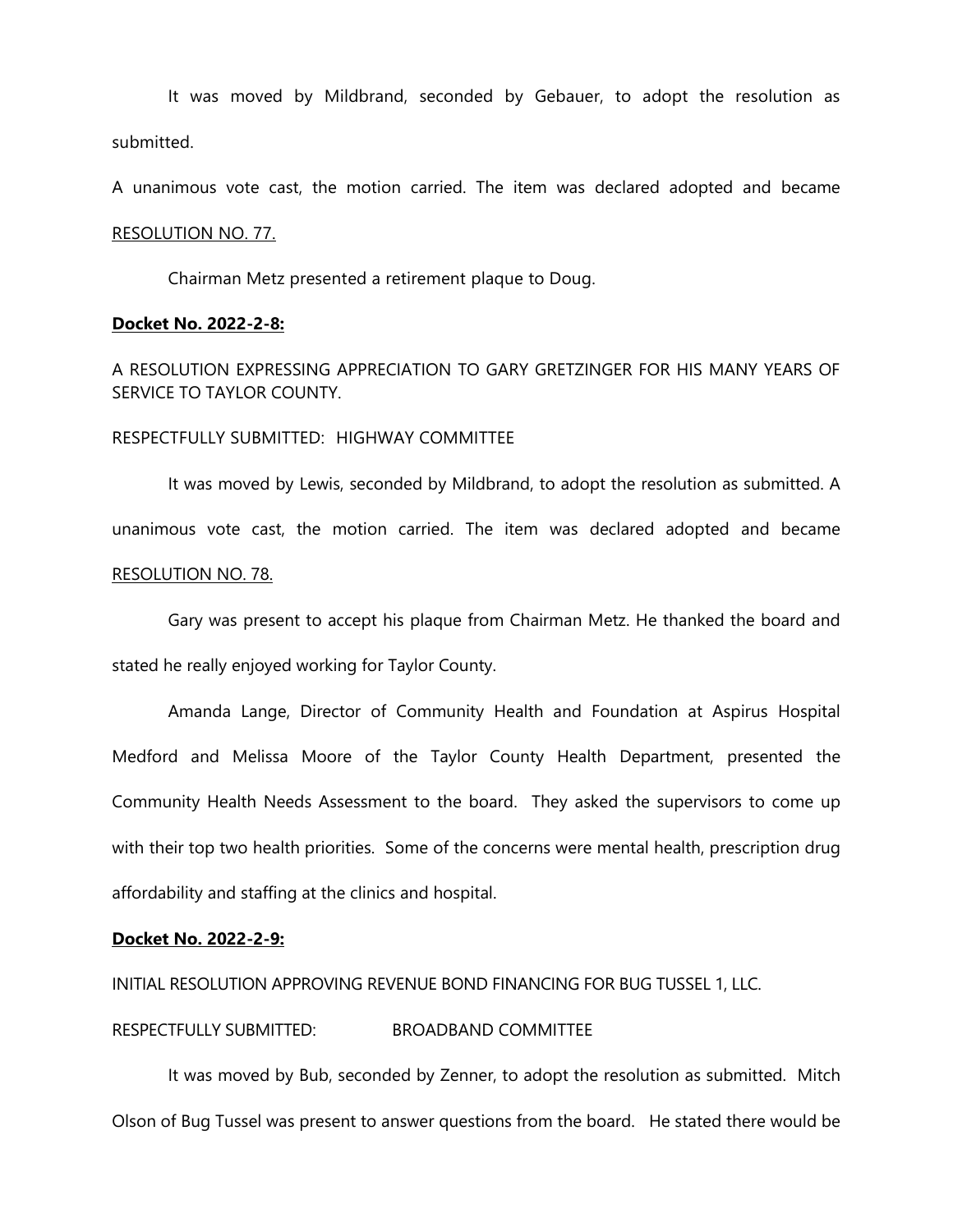additional towers constructed in the county that would also have cellular equipment on them to help with the cellular service throughout the county. Construction would begin in 2023 and by mid-2023 they would begin connecting homes to the network. A roll call vote cast, seventeen [17] voting aye, the motion carried. The item was declared adopted and became RESOLUTION NO. 79.

#### **Docket No. 2022-2-10:**

A RESOLUTION PROPOSING THE USE OF ARPA FUNDS TOWARDS THE NEW RIB LAKE HIGHWAY SHOP.

RESPECTFULLY SUBMITTED: HIGHWAY COMMITTEE

It was moved by Mildbrand, seconded by Hinkel, to adopt the resolution as submitted. It was then moved by Mildbrand, seconded by Gebauer, to amend the resolution by deleting the word bid and inserting 'bids for bid packages 1-4 were \$2,782,424.00 and due to irregularities and inconsistencies in bid package 5, that portion of the bid has been rejected and thru Sourcewell, bid package 5 was selected for \$363,230.00 and the total project cost,' in the first sentence of Paragraph 4, between the words 'qualified' and 'to'. Also, in the fourth sentence of Paragraph 6, delete the words 'bid of' and insert 'bids from bid packages 1-4 and bid package 5 thru Sourcewell for', after the word 'qualified', before the amount of '\$3,145,654.00'. The amendment was then voted on, seventeen [17] voting aye, the motion carried. The resolution, as amended, was then voted on. A roll call vote cast, seventeen [17] voting aye, the motion carried. The item was declared adopted and became RESOLUTION NO. 80.

### **Docket No. 2022-2-11:**

A RESOLUTION TO APPROVE THE AMBULANCE SERVICE AGREEMENT BETWEEN ASPIRUS WAUSAU HOSPITAL AND TAYLOR COUNTY.

RESPECTFULLY SUBMITTED: LAW ENFORCEMENT AND EMERGENCY SERVICES **COMMITTEE**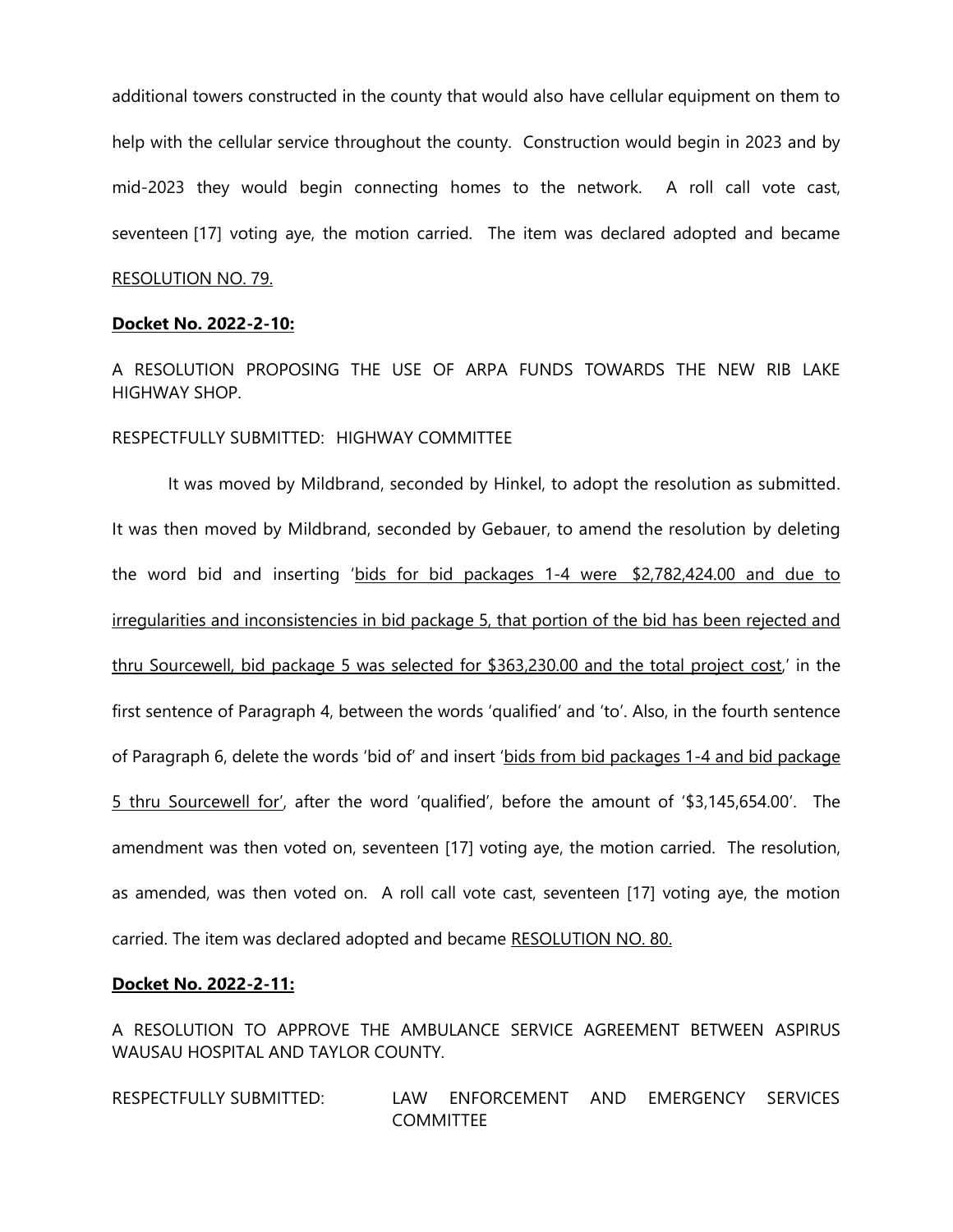It was moved by Lewis, seconded by Mildbrand, to table the resolution.

### **Docket No. 2022-2-12:**

AN ORDINANCE TO AMEND SECTION 3.03(2), AND REPEAL SECTION 3.03(3), CONDITIONS OF EMPLOYMENT, COUNTY EMPLOYMENT, TAYLOR COUNTY CODE.

RESPECTFULLY SUBMITTED: PERSONNEL COMMITTEE AND JIM METZ, CHAIR

It was moved by Lewis, seconded by Adams, to adopt the ordinance as submitted. A

unanimous vote cast, the motion carried. The item was declared adopted and became

### ORDINANCE NO. 686 .

## **Docket No. 2022-2-13:**

AN ORDINANCE TO AMEND SECTION 3.035, DEPARTMENTAL AUTHORIZATIONS, TAYLOR COUNTY CODE.

RESPECTFULLY SUBMITTED: PERSONNEL COMMITTEE AND JIM METZ, CHAIR

It was moved by Zenner, seconded by Mildbrand, to adopt the ordinance as submitted.

A unanimous vote cast, the motion carried. The item was declared adopted and became

### ORDINANCE NO. 687.

It was moved by Albrecht, seconded by Carbaugh, to adjourn subject to the call of the

Chair. A unanimous vote cast, the motion carried. The meeting adjourned at 10:34 a.m.

Andria Farrand, Taylor County Clerk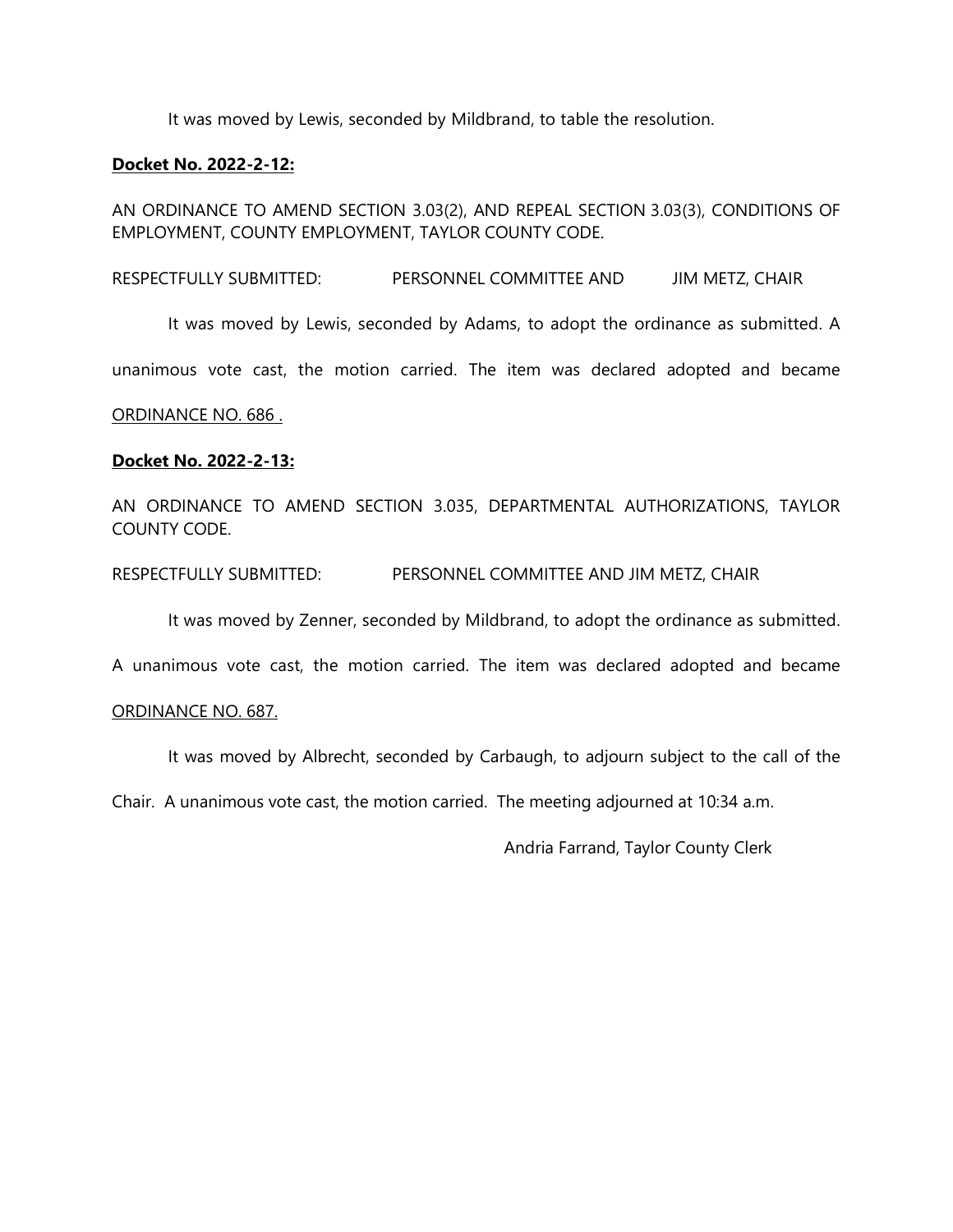## **TAYLOR COUNTY BOARD OF SUPERVISORS**

#### **THURSDAY, FEBRUARY 3, 2022**

#### **9:33 A.M.**

The Taylor County Board of Supervisors was called to order at 9:33 a.m. on Thursday, February 3, 2022, by Jim Metz, County Board Chair, in the Third Floor County Board Room, Taylor County Courthouse, 224 South Second Street, Medford, WI 54451.

The Prayer of Divine Guidance was given by Pastor Tim Becker, First Baptist Church, Medford, WI. The Pledge of Allegiance was led by Supervisor Lisa Carbaugh. Roll call was taken with fifteen [15] members present, one [1] present via Zoom [Zenner] and one [1] absent [Brooks]. A quorum being present, the board was declared in session.

It was moved by Thums, seconded by Lemke, to approve the agenda with ten [10] agenda items. A unanimous vote cast, the motion carried.

It was moved by Gebauer, seconded by Knoll, to approve the minutes of the December 23, 2021, session. A unanimous vote cast, the motion carried.

Supervisor Hansen introduced the Interim Taylor County Health Officer Michelle Cahoon to the board.

### **Docket No. 2022-1-1:**

A RESOLUTION TO APPROVE A NEW COMPENSATION PLAN DESIGN AND IMPLEMENTATION OF THE COMPENSATION PLAN FOR TAYLOR COUNTY POSITIONS.

RESPECTFULLY SUBMITTED: PERSONNEL COMMITTEE AND FINANCE COMMITTEE It was moved by Mildbrand, seconded by Thums, to adopt the resolution as submitted. Patrick Glynn, Consultant for Carlson Dettman, provided a presentation to the board explaining the study they did for the county's compensation plan. Supervisor Zenner left the meeting at 10:13 a.m. After much discussion, a roll call vote cast, fifteen [15] voting aye, two [2]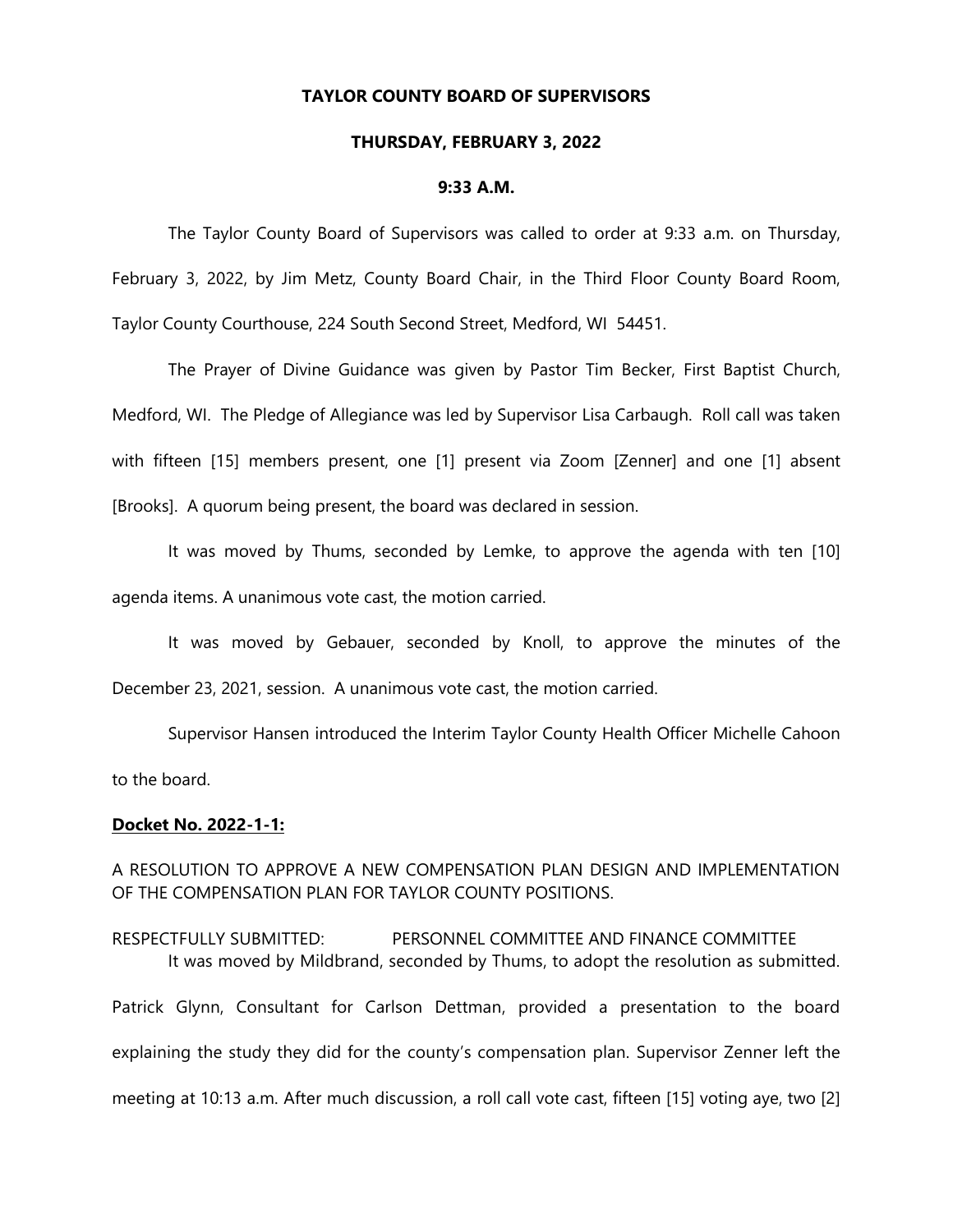absent [Zenner, Brooks], the motion carried. The item was declared adopted and became

### RESOLUTION NO. 72

### **Docket No. 2022-1-2:**

A RESOLUTION EXPRESSING APPRECIATION TO BRENDA FIERKE FOR HER MANY YEARS OF SERVICE TO TAYLOR COUNTY.

### RESPECTFULLY SUBMITTED: EXTENSION COMMITTEE

It was moved by Soper, seconded by Lemke, to adopt the resolution as submitted. A

voice vote cast, fifteen [15] voting aye, two [2] absent [Zenner, Brooks], the motion carried. The

item was declared adopted and became RESOLUTION NO. 73.

Brenda Fierke was unable to attend, so the plaque and resolution will be mailed to her.

Art Lersch, UW-Extension Area Director addressed the board and expressed his gratitude for

Brenda's dedication to her work at the Extension office.

### **Docket No. 2022-1-3:**

A RESOLUTION EXPRESSING APPRECIATION TO PATRICIA BAACKE FOR HER MANY YEARS OF SERVICE TO TAYLOR COUNTY.

RESPECTFULLY SUBMITTED: JIM METZ, CHAIR TAYLOR COUNTY BOARD OF SUPERVISORS

It was moved by Mildbrand, seconded by Lemke, to adopt the resolution as submitted.

A voice vote cast, fifteen [15] voting aye, two [2] absent [Zenner, Brooks], the motion carried.

The item was declared adopted and became RESOLUTION NO. 74.

Chairman Metz presented Patti with a retirement plaque and she thanked the board for

the opportunity to work for Taylor County.

### **Docket No. 2022-1-4:**

A RESOLUTION ESTABLISHING TOTAL ANNUAL COMPENSATION FOR COUNTY ELECTED OFFICIALS OF SHERIFF AND CLERK OF CIRCUIT COURT PURSUANT TO SECTION 59.22(1), WISCONSIN STATE STATUTES.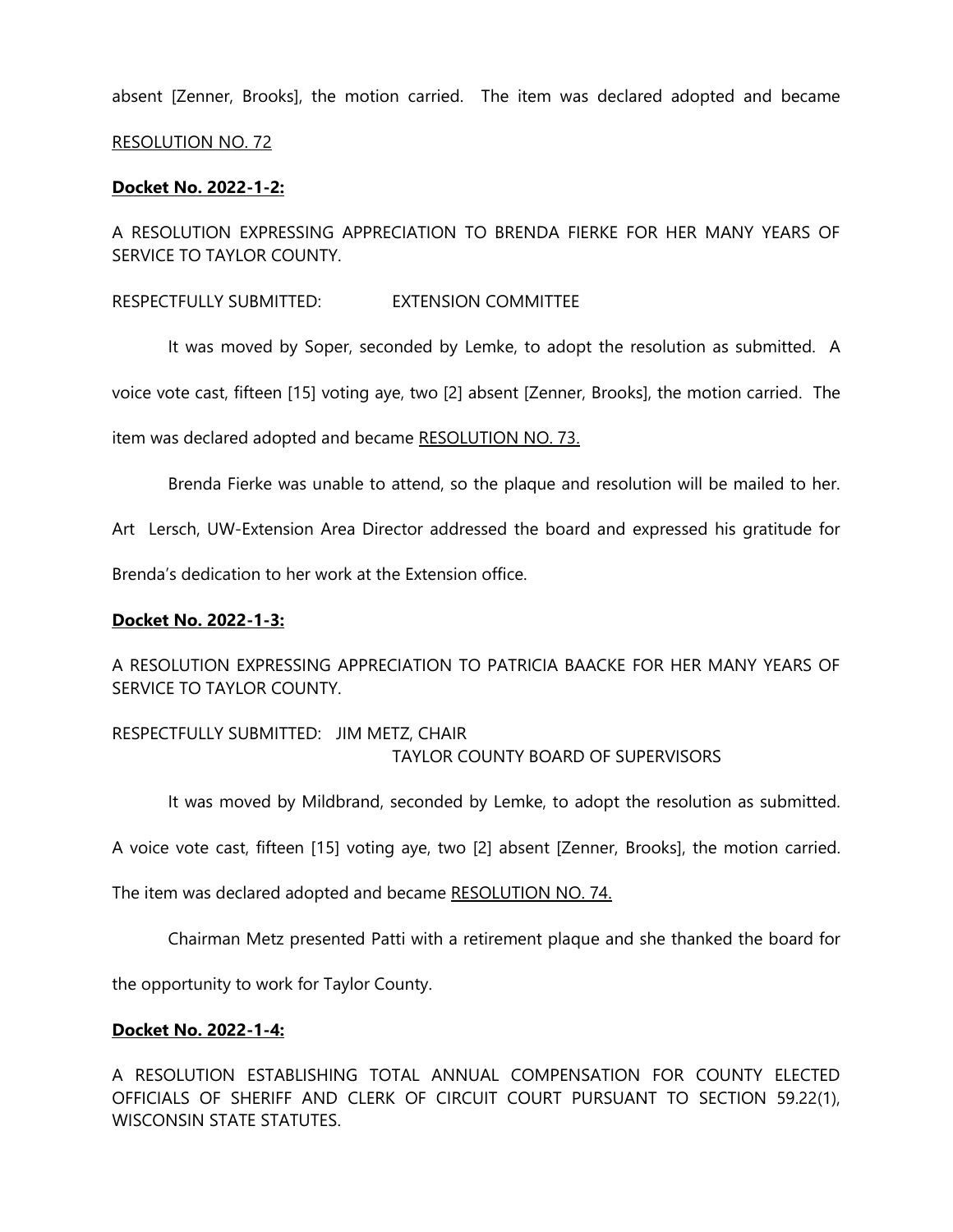#### RESPECTFULLY SUBMITTED: PERSONNEL COMMITTEE AND FINANCE COMMITTEE

It was moved by Thums, seconded by Hinkel, to adopt the resolution as submitted. A voice vote cast, fifteen [15] voting aye, two [2] absent [Zenner, Brooks], the motion carried. The item was declared adopted and became RESOLUTION NO. 75.

### **Docket No. 2022-1-5:**

A RESOLUTION TO INCREASE THE NUMBER OF FULL-TIME EMERGENCY PERSONNEL ON THE TAYLOR COUNTY AMBULANCE SERVICE.

# RESPECTFULLY SUBMITTED: LAW ENFORCEMENT AND EMERGENCY SERVICES **COMMITTEE**

It was moved by Lewis, seconded by Lemke, to adopt the resolution as submitted. Supervisor Mildbrand asked John Deal, EMS Manager of Aspirus, to address the board. He stated that due to the decrease in volunteers, by adding the additional full time emergency personnel, the ambulance would be fully staffed. Two of the current volunteers are interested in a full-time position. Supervisor Bub asked that a Not to Exceed (NTE) clause be added to the agreement. Supervisor Thums stated he wants to see the final contract with the final amount. It was moved by Bub, seconded by Mildbrand, to amend all future contracts for the Taylor County Ambulance, by adding an NTE clause. A roll call vote cast, four [4] voting aye, [Bub, Mildbrand, Thums, Soper], eleven [11] voting no, two [2] absent [Zenner, Soper], the motion failed. The original resolution was then voted on. A roll call vote cast, thirteen [13] voting aye, two [2] voting no [Bub, Thums], two [2] absent [Zenner, Brooks], the motion carried. The item was declared adopted and became RESOLUTION NO. 76.

Supervisor Adams left at 11:13 a.m.

### **Docket No. 2022-1-6:**